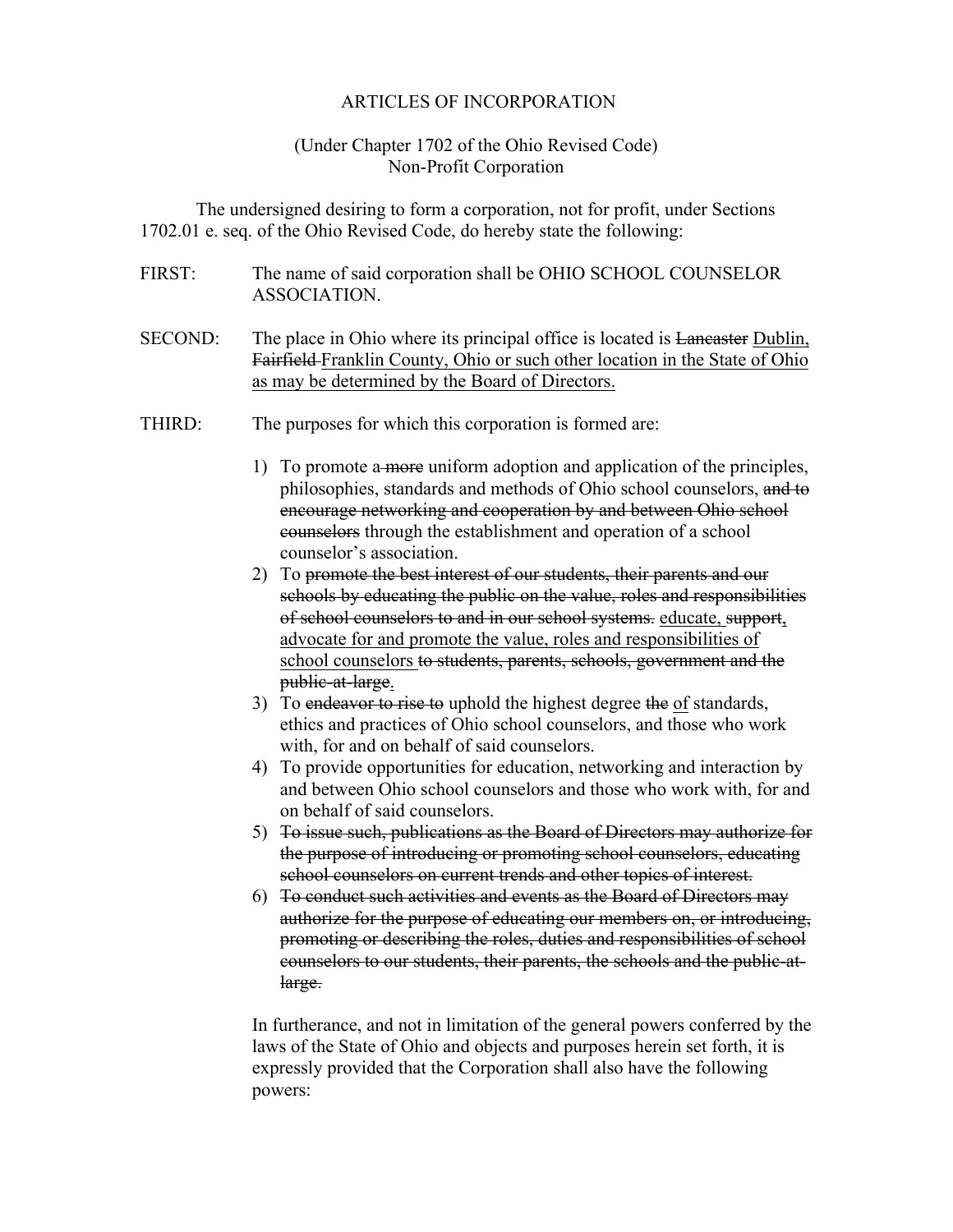- 1) To borrow or raise moneys for any of the purposes of the Corporation and, from time to time, without limit as to the amount, to draw, make, accept, endorse, execute, and issue promissory notes, drafts, bills of exchange, and other negotiable instruments and evidences of indebtedness.
- 2) To purchase, lease, accept and receive by gift, devise or bequest, hold, sell, mortgage, or otherwise acquire, dispose of or deal in and with real and personal property of all kinds; to enter into, make, perform, carry out and enforce any contract, agreement or transaction which it may desire to enter into, pursuant to any of its general purposes, and with any person, firm, association, trust or corporation, and to do and perform any and all acts and things necessary or expedient for carrying on any and all of the objects and purposes of the Corporation not forbidden by its Articles of Incorporation or Code of Regulations or by the laws of the United States or the State of Ohio.
- 3) To have offices and promote and carry on its objects and purposes within the State of Ohio.
- 4) Subject to the provisions of its Articles of Incorporation and Code of Regulations, to do, perform and engage in such other acts, things, business, transactions and operation as may be incidental to, or that may facilitate, the business and general purposes of the Corporation, and to safeguard and promote the interests and welfare of our members.
- 5) In general, to have all the powers conferred upon a corporation exempt from Federal income tax under Section 501(c)(6) of the Internal Revenue Code of 1986 (or the corresponding provision of any future United States Internal Revenue law) by the laws of the State of Ohio, except as herein prohibited or forbidden by the Articles of Incorporation or the Code of Regulations of the Corporation, and to do any and all things, herein before set forth to the same extent as natural persons might or lawfully could do.
- FOURTH: The following persons, not less than three, shall serve said Corporation as founding Directors until the first annual meeting or other meeting called to elect Directors: Terri Pregitzer, Susan Sears, Alice Morgan, and Judy Howard.
- FIFTH: The property and assets of the Corporation shall be managed and controlled by the Board of Directors. The number of Directors shall be determined by the Members, and shall not be less than three. If the number of Directors exceeds three, the number shall be increased so that at all times there is an odd number of Directors.
- SIXTH: No part of the net earnings of the Corporation shall inure to the benefit, or be distributable to its Members, Directors, Officers or other private persons, except that the Corporation shall be authorized and empowered to pay reasonable compensation for services rendered and to make payments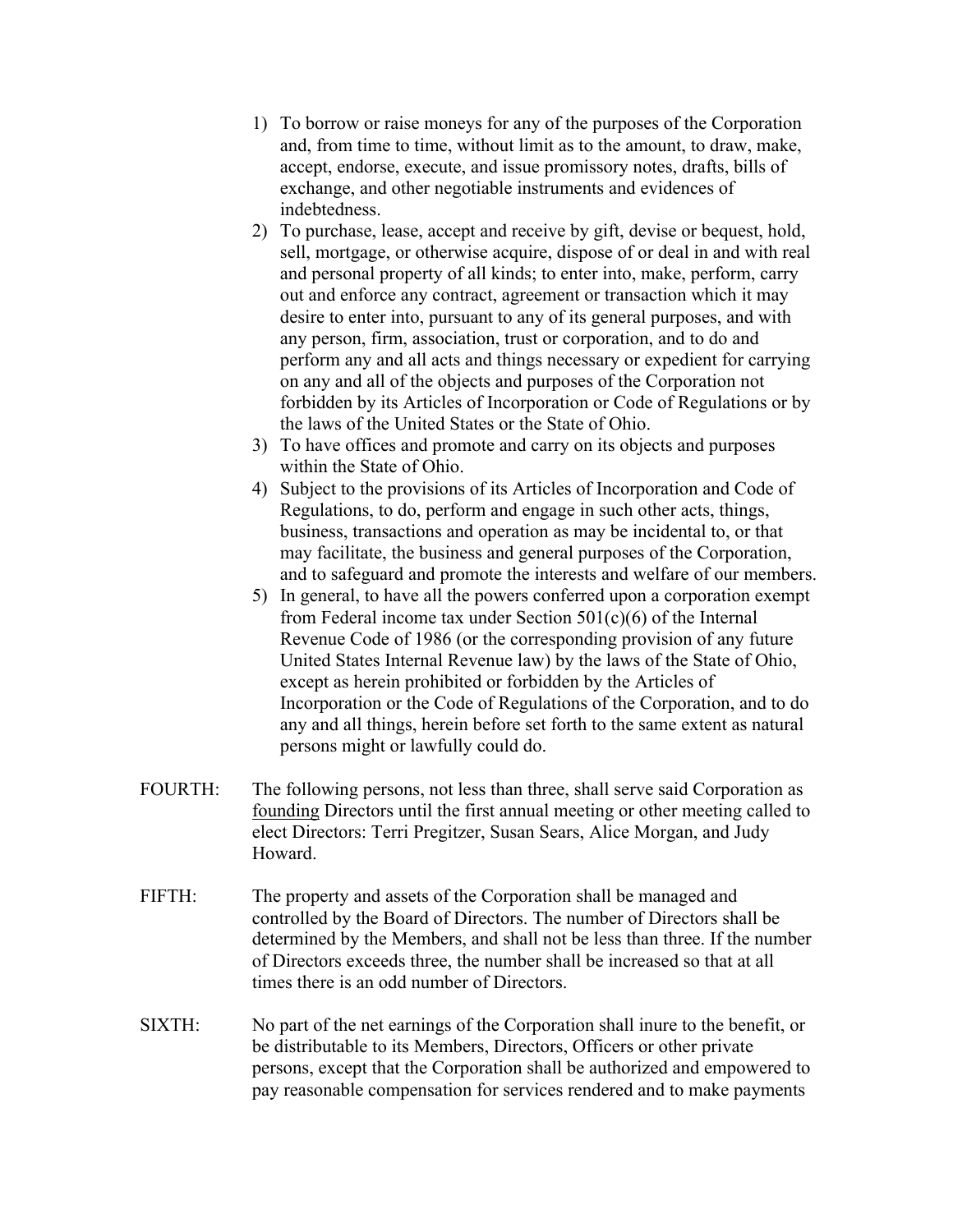and distributions in furtherance of the purposes set forth in the third Article Third hereof. Notwithstanding any other provisions of these Articles of Incorporation, the Corporation shall not carry on any other activities not permitted to be carried on (a) by a corporation exempt from Federal income tax under Section 501(c)(6) of the Internal Revenue Code of 1986 (or the corresponding provision of any future United States Internal Revenue law) or (b) by a corporation.

- SEVENTH: Upon the dissolution of the Corporation, the Board of Directors shall, after paying and making provision for the payment of all of the liabilities of the Corporation, dispose of all of the assets of the Corporation to such organization or organizations organized and operated exclusively for charitable, educational, religious, or scientific purposes as shall at the time qualify as an exempt organization or organizations under Section 501(c)(3) of the Internal Revenue Code of 1986 (or the corresponding provision of any future United States Internal Revenue law) or to such other organization with purposes similar to the purpose of this Corporation, as the Board of Directors shall determine. Any of such assets not to be disposed shall be disposed by the Court of Common Pleas of the county in which the principal office of this Corporation is then located exclusively for such purposes and to such organizations, as said Court shall determine, which are organized and operated for such purposes.
- EIGTH: Members of this Corporation may consist of four classes of members, Professional, Associate, Student and Retire. All persons holding membership in Ohio School Counselor Association, an unincorporated association, at the time of the filing of these Articles of Incorporation with the Secretary of State of the State of Ohio shall automatically become Members of this Corporation in the same classification as held in said unincorporated association, subject, however to all the provisions of the Code of Regulations.
- NINTH: The Corporation shall keep correct and complete books and records of account, together with minutes of the proceedings of its Members and Directors, subject to limitations prescribed in the Article of Incorporation or Code of Regulations. All books and records of the Corporation may be examined by any member or director or the agent or attorney of either, for any reasonable and proper purpose and at any reasonable time.
- TENTH: At any meeting of the Members of this Corporation called together according to the guidelines set forth in the Code of Regulations, at which at least a majority of the twenty-five (25) Members entitled to vote at such meeting are present in person, these Articles of Incorporation may be amended by a simple majority vote of the members present at the meeting, provided the notice of the meeting sets forth the text of such proposed amendment. Notice of the meeting shall be served personally or by postal and/or electronic mail, on all Members not less than fourteen ten (10) days